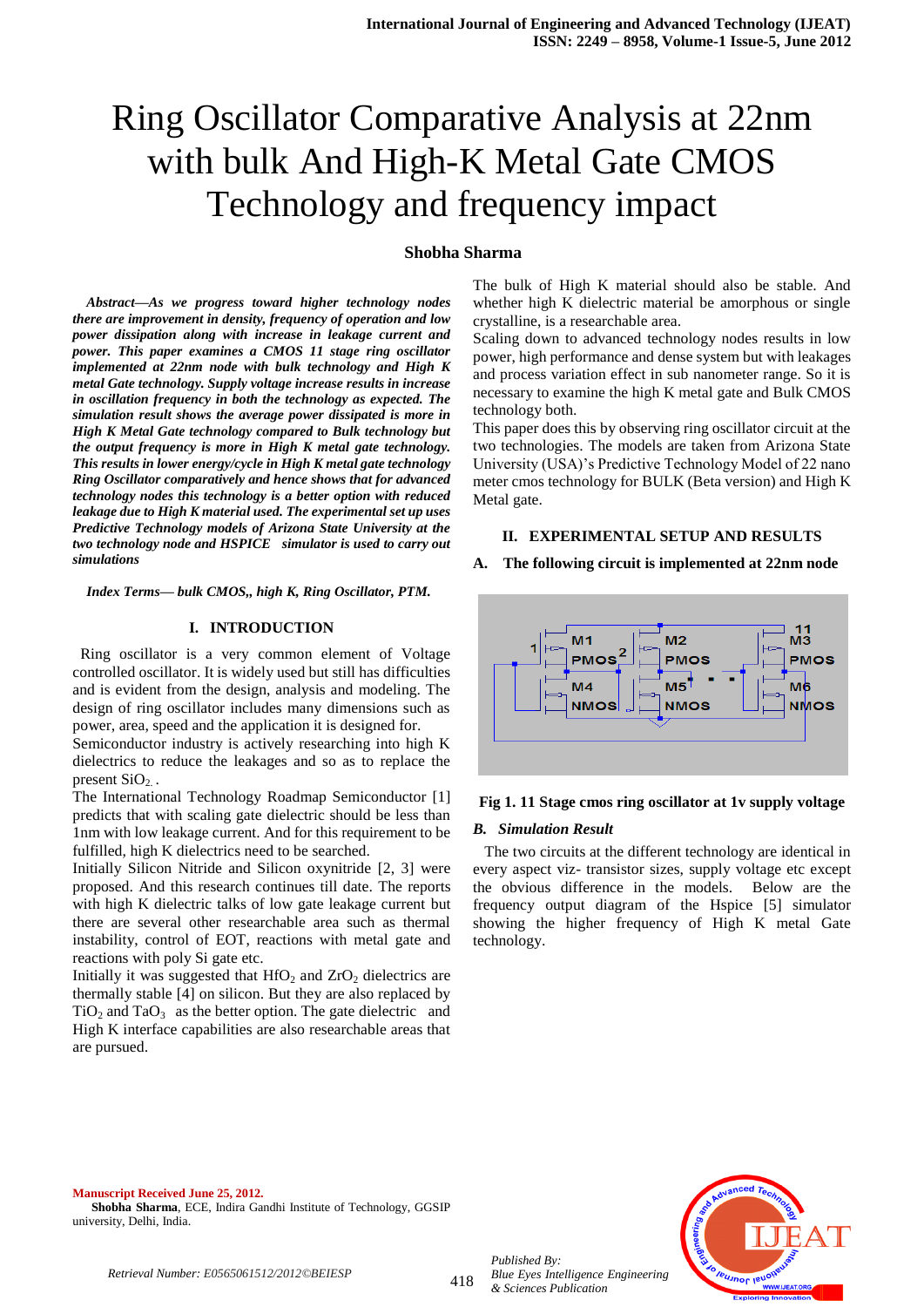# **Ring Oscillator Comparative Analysis at 22nm with bulk And High-K Metal Gate CMOS Technology and frequency impact**



**Fig 2 Frequency output of High K metal Gate Ring Oscillator**



**Fig 3 Frequency output of High K metal Gate Ring Oscillator**



**Fig 4 Frequency output of BULK cmos Ring Oscillator**



**Fig5. Power wave form of High K metal Gate Ring Oscillator**

**C. Below is the comparison table of two technology 11 stage ring oscillator**

**Table I. Comparison table of Ring oscillator at High K Metal Gate and Bulk Technology**

| parameter       | Hik Mg      | Bulk           |
|-----------------|-------------|----------------|
|                 | <b>CMOS</b> | <b>CMOS</b>    |
| Avg power       | 346         | 287            |
| micro watt      |             |                |
| Freq peta hertz | 16.45       | 15             |
| Vdd volt        | 1           | $\mathbf{1}$   |
| toxe meter      | 1.05e-009   | $1.2e-9$       |
| toxp meter      | 8e-010      | $0.9e-9$       |
| toxm meter      | 1.05e-009   | $1.2e-9$       |
| Temp o C        | 25 C        | $25 \text{ C}$ |
| Vth Nmos V      | 0.50308     | 0.5118         |
| Vth pmos V      | $-0.4606$   | $-0.372$       |
| vsat pmos       | 210000      | 78000          |
| $m/sec**2$      |             |                |
| Vsat nmos       | 250000      | 200000         |
| $m/sec**2$      |             |                |
| Rdsw nmos ohm   | 145         | 130            |
| Rdsw pmos ohm   | 145         | 130            |
| Rsw ohm         | 75          | 75             |
| Rsw ohm         | 72.5        | 65             |
| Rdw nmos ohm    | 75          | 75             |
| Rdw pmos ohm    | 72.5        | 65             |
|                 |             |                |

 The table shows the higher average power of High K metal gate technology along with higher frequency as well. This results in lower energy per cycle and is a better option in sub nanometer range compared to BULK cmos technology.

# **III. CONCLUSION**

 Comparison is made of 11stage cmos ring oscillator at two different technologies. The two technology models of Arizona state University USA, demonstrate that High K metal gate technology has higher frequency which ultimately would lead to lower energy per cycle\. It is inspite of the fact that average power consumed is more in High K metal gate technology. Greater Clock rate leads to reduced energy per cycle, making it more energy efficient.

# **IV. FUTURE SCOPE**

 The circuit can be further studied for process variation effect to know the better technology in nano meter range.

# **ACKNOWLEDGMENT**

 I am thankful to Prof Ashwani Kumar for his invaluable guidance and support. Also thankful to Principal Indira Gandhi Institute of Technology, Kashmere gate, Delhi and hon'ble Vice Chancellor for the researchable working conditions.



*Published By:*

*& Sciences Publication*